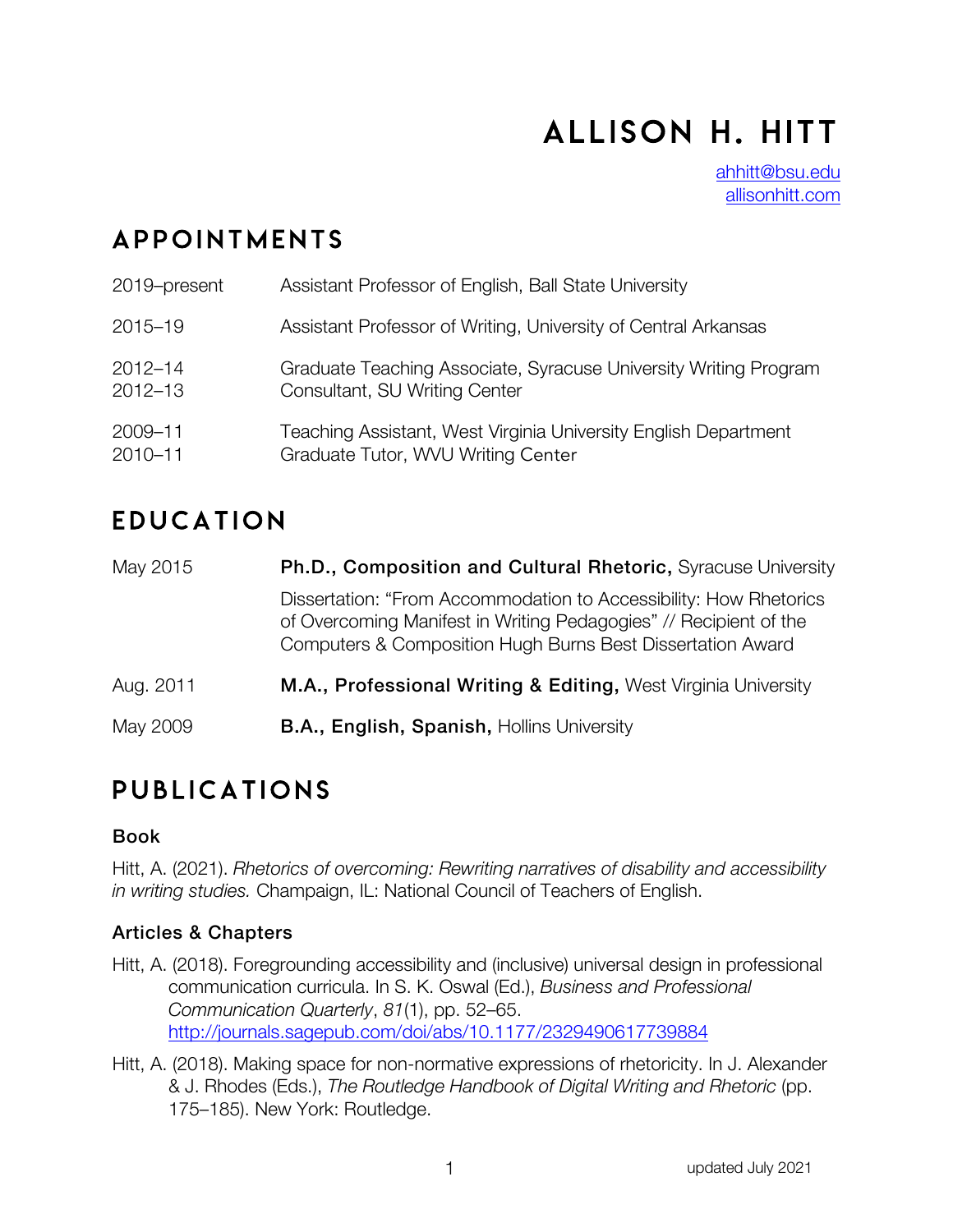- Hitt, A. (2017). Foreword. In R. D. Babcock & S. Daniels (Eds.), *Writing Centers and Disability* (pp. vii–x). Southlake, TX: Fountainhead Press.
- Hitt, A. (2015). Dis/Identification with disability advocacy: Fraternity brothers fight against architectural barriers, 1967–1975. *Rhetoric Review*, *34*(3), pp. 336–356. https://doi.org/10.1080/07350198.2015.1041206
- Hitt, A. (2012). Access for all: The role of dis/ability in multiliteracy centers. *Praxis: A Writing Center Journal, 9*(2), 1–7. http://www.praxisuwc.com/hitt-92/

Reprinted as: Hitt, A. (2016). Access for all: The role of dis/ability in multiliteracy centers. In L. Fitzgerald & M. Ianetta (Eds.), *The Oxford Guide for Writing Tutors: Practice and Research* (pp. 382–390). New York: Oxford University Press.

#### Essays & Reviews

- Hitt, A. (2016). Rhetorical identification across difference and disability. *Composition Forum*, 33. http://compositionforum.com/issue/33/rhetorical-identification.php
- Hitt, A. (2014). Review: Melanie Yergeau, "Disabling all the things." Sweetland Digital Rhetoric Collaborative. http://www.digitalrhetoriccollaborative.org/2014/06/24/ melanie-yergeau-disable-all-the-things-kn1/
- Hitt, A. (2012). Review: Titchkosky, Tanya. The Question of Access: Disability, Space, Meaning. *The Canadian Journal of Disability Studies, 1*(1), 167–170. http://cjds.uwaterloo.ca/index.php/cjds/article/view/27/21
- Kuebrich, B., Issak, T., Soto, K., Hitt, A., & Rosinski J. (2014). Thinking collectively about academic labor. *Present Tense, 3*(2). http://www.presenttensejournal.org/ volume-3/this-rhetorical-life-thinking-collectively-about-academic-labor/

#### Special Issue Editorship

Hitt, A., & Garrett, B. (Eds.). (2014). *Reflections, 14*(1): Engaging the Possibilities of Disability Studies.

#### In Progress

- "Accessibility as Rhetorical Practice." Octalog IV: The Politics of Rhetorical Studies in 2021. *Submitted as collaborative article to Rhetoric Review, May 2021.*
- "Making Space for Critical Disability Disclosures in the Writing Classroom." Chapter for *Disability and the Teaching of Writing 2.0. Proposal submitted April 2021, manuscript invited for submission by September 30, 2021.*

# Awards & honors

Faculty Development Grant. Center for Teaching Excellence, UCA. Spring 2018.

Achievement in Teaching Excellence: Diversity. Center for Teaching Excellence, UCA.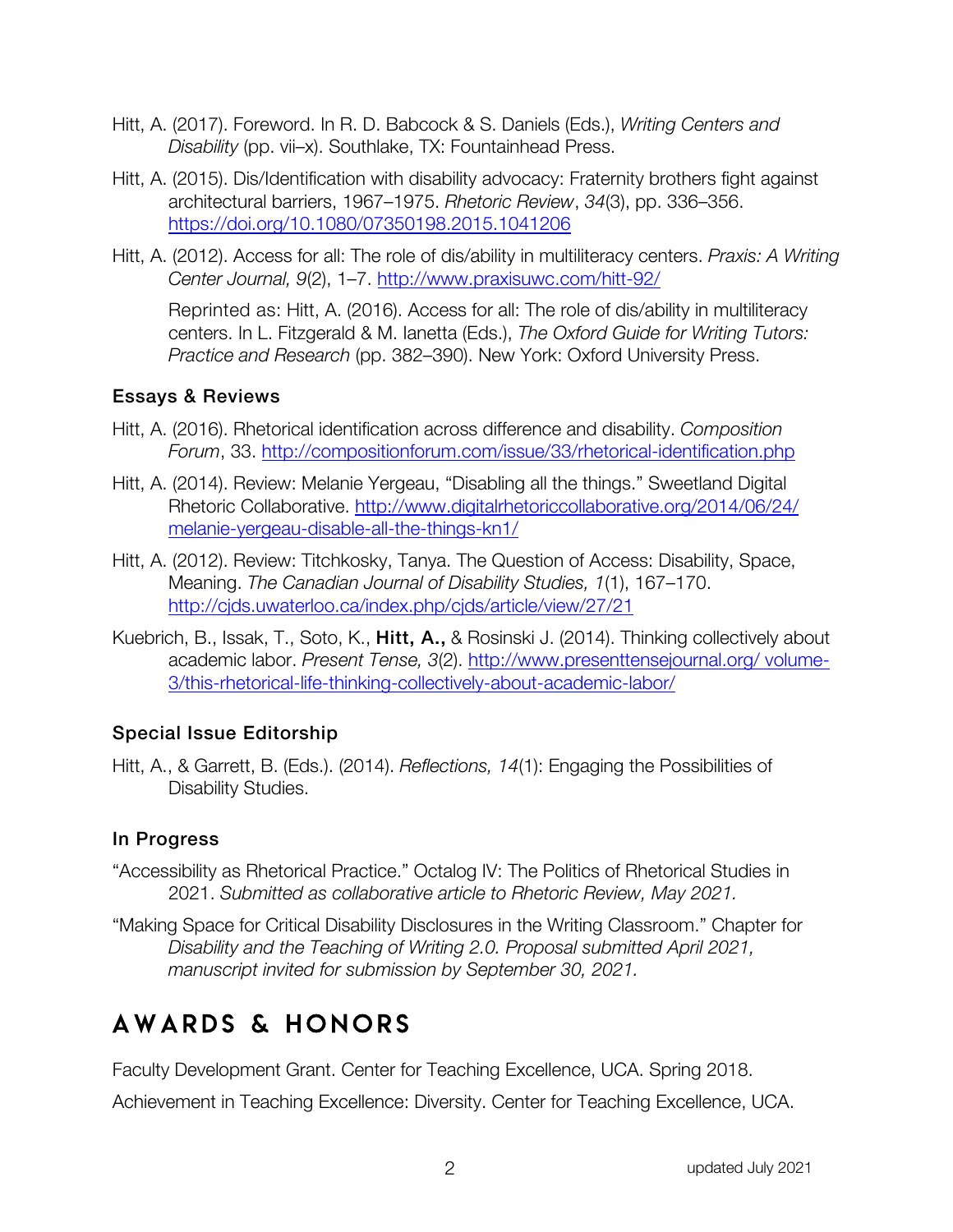Spring 2017.

Computers and Composition Hugh Burns Best Dissertation Award, 2016.

- CCCC James Berlin Memorial Outstanding Dissertation Award, honorable mention. 2016.
- Syracuse University Graduate Fellowship. Four-year graduate funding award with teaching releases in first and fourth years. Syracuse University, 2011–15.
- Dissertation Defense, Passed with Distinction. Composition and Cultural Rhetoric, Syracuse University. May 2015.
- Disability in College Composition Travel Award. (1 of 3 graduate student recipients). Conference on College Composition and Communication, March 2015.
- Weirich Award for Outstanding Scholarship. Composition and Cultural Rhetoric, Syracuse University, June 2014.
- HASTAC Scholar, MacArthur Foundation and Duke University's Humanities, Arts, Science and Technology Advanced Collaboratory. 2012–14.

Certificate in University Teaching. The Graduate School. Syracuse University, April 2014.

Comprehensive Exams, Passed with Distinction. Composition and Cultural Rhetoric, Syracuse University, March 2014.

Summer Research Grant. College of Arts & Sciences, Syracuse University. 2012–14.

# **TEACHING**

Ball State University, Assistant Professor of English (2019–present)

ENG 103, Rhetoric & Writing (1 section)

ENG 213, Introduction to Digital Literacies (1 section)

ENG 231, Professional Writing (2 sections)

ENG 329, Editing & Style (1 section)

ENG 430, Document Design & Visual Rhetoric (3 sections)

ENG 431, Rhetoric, Writing, & Emerging Media (1 section)

ENG 435, Special Topic: Cultural Rhetorics (1 section)

ENG 605, Teaching in English Studies (1 section)

#### University of Central Arkansas, Assistant Professor of Writing (2015–19)

WRTG 3310, Technical Writing (4 sections) WRTG 3306, Writing as Information Design II (2 sections) WRTG 3305, Writing as Information Design I (5 sections) WRTG 2330, Introduction to Writing Studies (1 section) WRTG 1374, First-Year Seminar: Emoji, Memes, & Digital Media (3 sections) WRTG 1320, Academic Writing & Research (15 sections) WRTG 1310, Introduction to College Writing (1 section)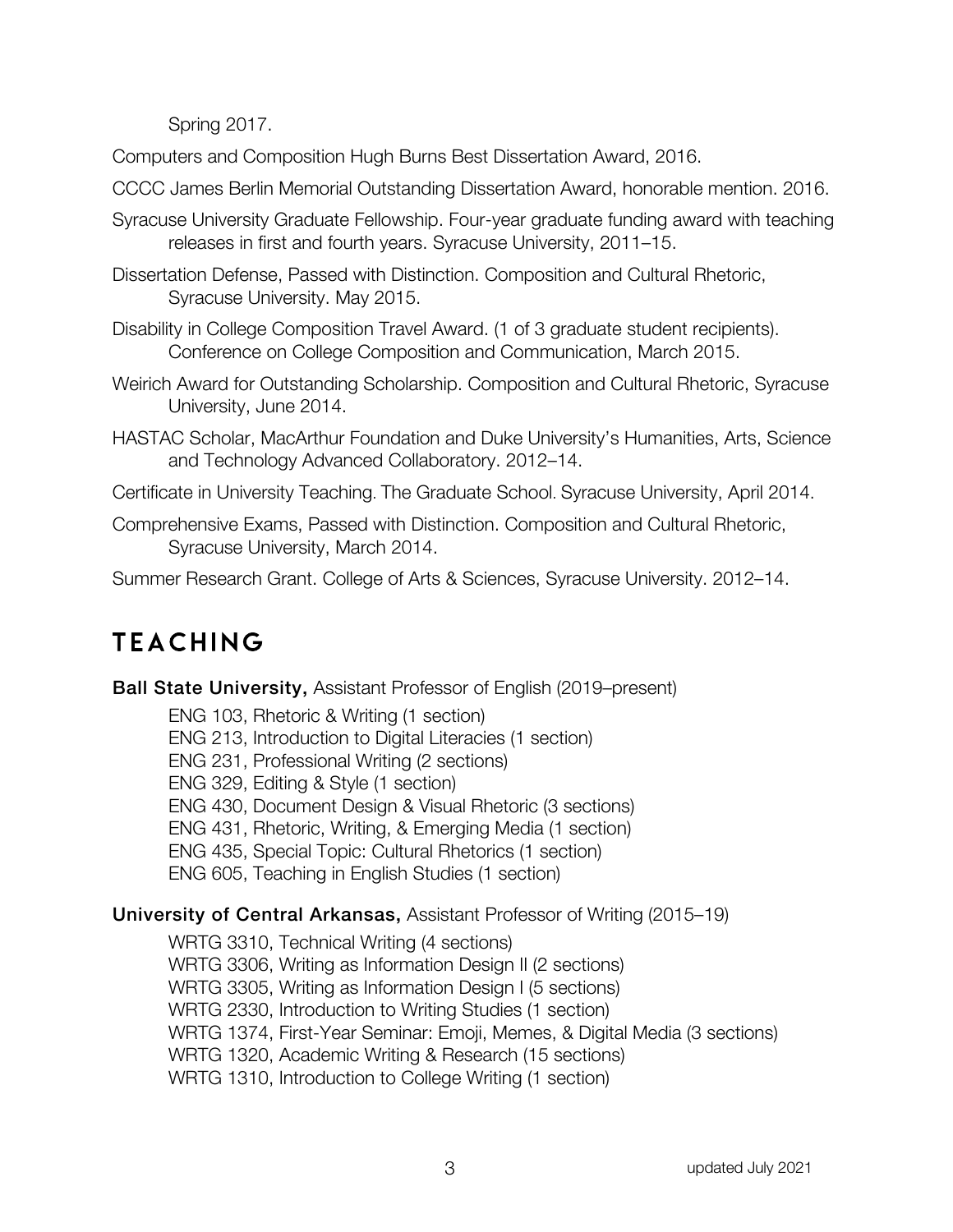#### Syracuse University, Graduate Teaching Associate (2012–14)

WRT 307, Professional Writing (1 section) WRT 301, Civic Writing (1 section) WRT 205, Critical Research and Inquiry (2 sections) WRT 105, Practices of Academic Writing (1 section)

#### West Virginia University, Graduate Teaching Assistant (2009–11)

ENG 304, Business Writing (1 section) ENG 102, Composition and Rhetoric II (3 sections) ENG 101, Composition and Rhetoric (4 sections)

### ADVISING

- M.A. Project Advisor, "COVID-19 and Writing Centers: How University Writing Centers Respond to a Global Pandemic." Abbie Sliger, Ball State University, Spring 2021.
- Faculty Advisor, Students for the Preservation of Animal Rights, University of Central Arkansas, 2018–19.
- Honors Thesis Mentor, "From Vegetarianism to Veganism: A Series of Short Essays and a Small Collection of Recipes." University of Central Arkansas, Fall 2017.

### presentations

#### National Conferences

- "Accessibility as Rhetorical Practice." Invited Panelist for Octalog IV: The Politics of Rhetorical Studies in 2021. Conference on College Composition and Communication. April 2021.
- *Accepted but cancelled indefinitely due to COVID-19*. "Self-Care for Digital Activists." Workshop. Computers & Writing. Eastern Carolina University, May 2020.
- "Performing Access in, through, and because of the Writing Center." Respondent. Conference on College Composition and Communication. Pittsburgh, PA. March 2019.
- "#AcademicAbleism and the (In)Accessibility of Digital Writing." Computers & Writing. George Mason University, May 2018.
- "Asymmetrical Disclosures in the Classroom." Conference on College Composition and Communication. Kansas City, MO. March 2018.
- "'At Least I'm Not Insane': Practicing Radical Self-Care in the Writing Classroom." Sponsored Panel. Conference on College Composition and Communication. Portland, OR. March 2017.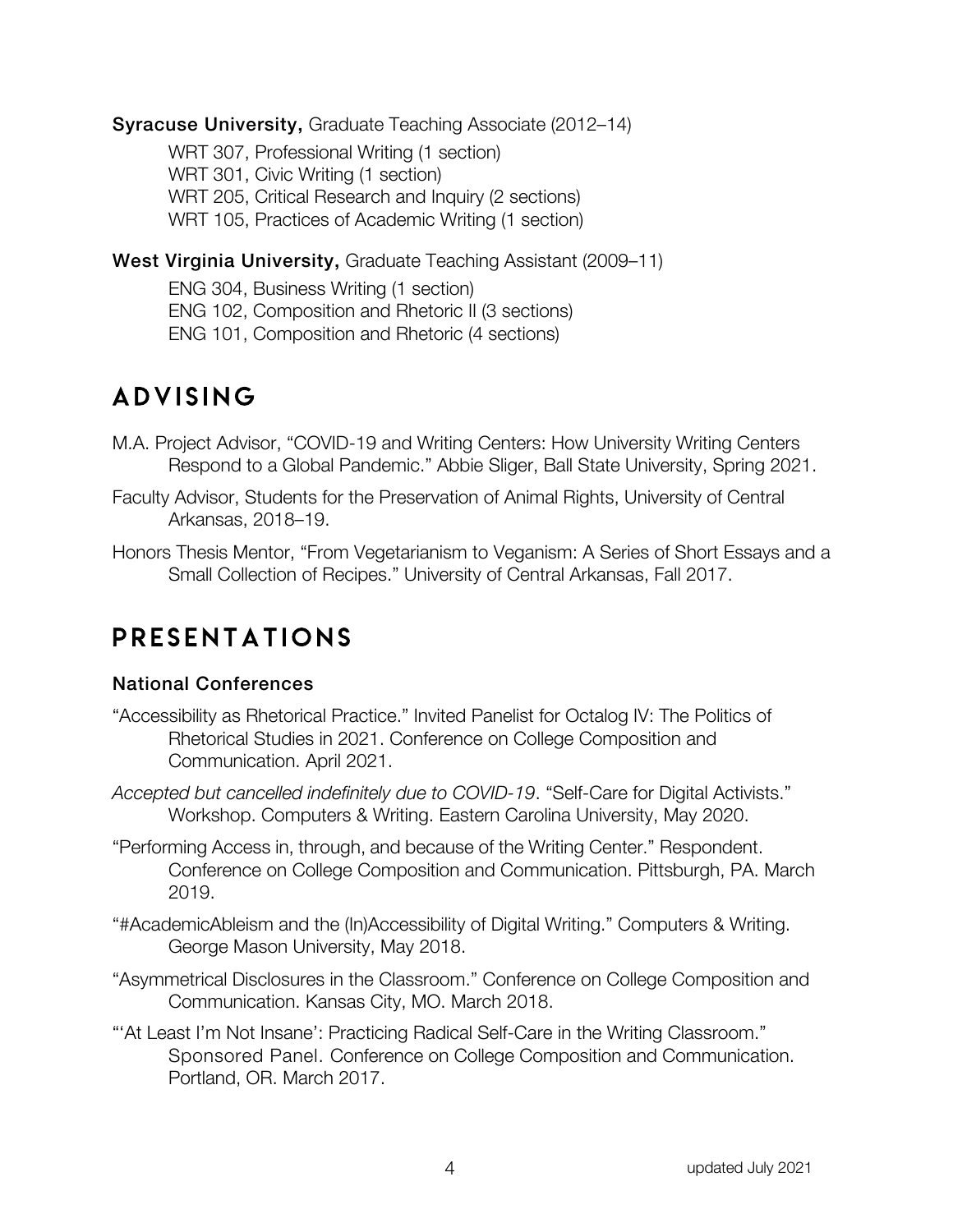"Rhetorics of Overcoming." Rhetoric Society of America. Atlanta, GA. May 2016.

- "Computers & (Professional and Technical) Writing." Townhall Presentation. Computers & Writing. St. John Fisher College, May 2016.
- "Crip Virtualities, Queer Subjectivities, and Disabled Embodiment." Computers & Writing. St. John Fisher College, May 2016.
- "Negotiating Disability Disclosures in Qualitative Research." Conference on College Composition and Communication. Houston, TX. April 2016.
- "Disability FTW! Activism, Embodiment, and Online Communities." Computers & Writing. University of Wisconsin-Stout, May 2015.
- "Talk to the Talkers: What Is Academic Podcasting All About?" Computers & Writing. University of Wisconsin-Stout, May 2015.
- "What Would a Universally Designed Writing Classroom Look Like? Talking with Students about Accessibility." Conference on College Composition and Communication. Tampa, FL. March 2014.
- "Everyday Methods: Tools of the Digital Scholar." Computers & Writing. Washington State University, June 2014.
- "Beyond Afterthought: Positioning Accessibility as Critical Literacy." Computers & Writing. Washington State University, June 2014.
- "Accessible Practices in the Multimodal Classroom." Graduate Research Network. Computers & Writing. Washington State University, June 2014.
- "Dis/Ability as Inquiry: Hacking the Fixed Curriculum." Sponsored Panel. Conference on College Composition and Communication. Indianapolis, IN. March 2014.
- "'I Know It's Touchy, But Should It Be?': Diagnosing Students in the Writing Center." Disability Disclosure in/and Higher Education. University of Delaware, October 2013.
- "Composing Disability: The Circulation of Memes on Facebook." Computers & Writing. Frostburg State University, June 2013.
- "Who Gets Accommodated? Writing Center as Retrofit to the Composition Classroom." Conference on College Composition and Communication. Las Vegas, NV. March 2013.
- "Ableist Assumptions and Inaccessible Tutoring Practices." International Writing Center Association. San Diego, CA. October 2012.
- "Disability and the Multiliteracy Center: Reframing the Rhetorical Space of the Writing Center." Rhetoric Society of America. Philadelphia, PA. May 2012.
- "Unlearning Accommodation: Universal Design and Multimodal Pedagogies." Computers & Writing. North Carolina State University, May 2012.
- "The Embodiment of Public and Private Identities: Marginalized Interactions in the Blogosphere." Computers & Writing. University of Michigan, May 2011.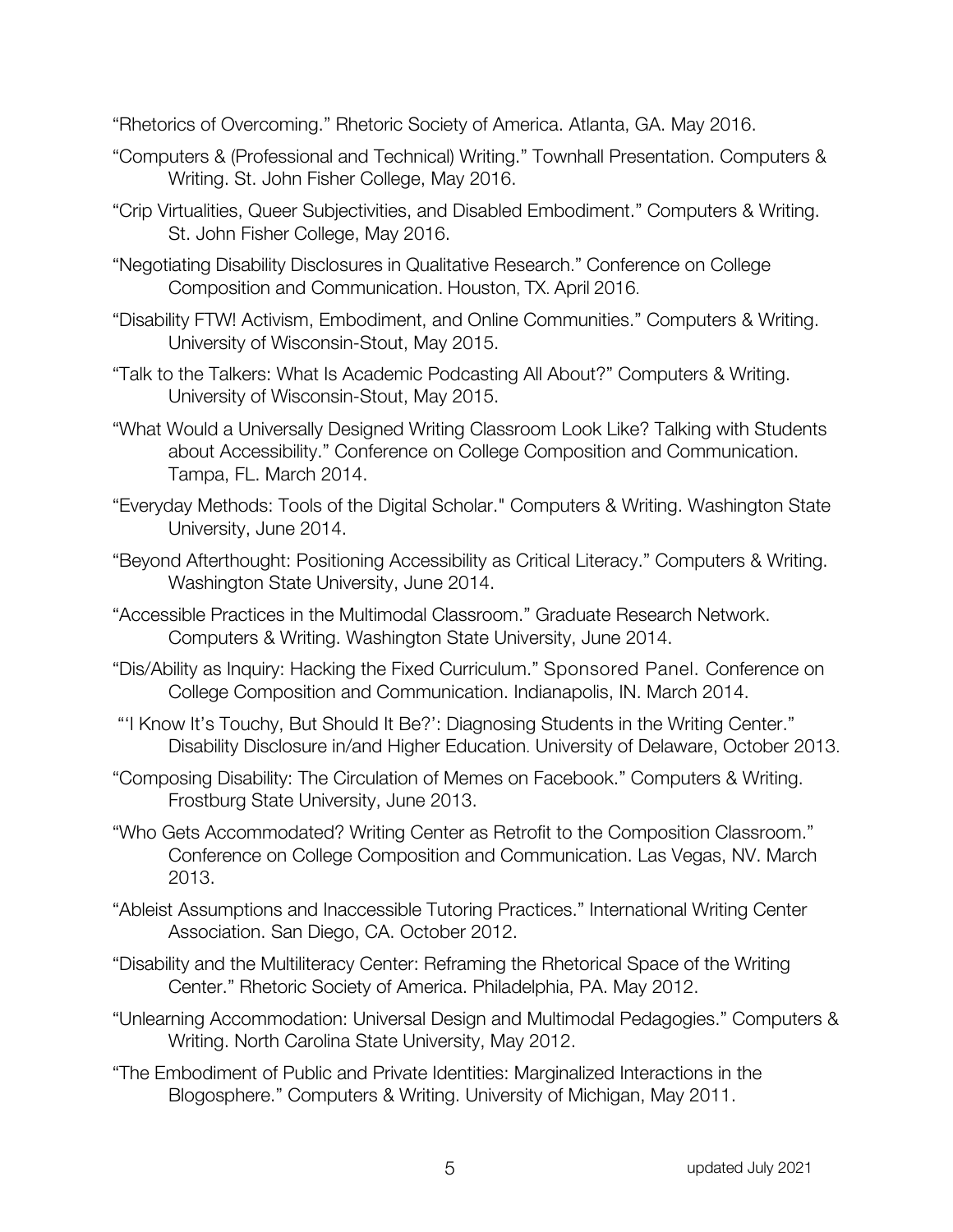"When Good Tutors Go Bad." Break-out Session. International Writing Centers Association. Baltimore, MD. November 2010.

#### Regional Conferences

- "Mindfulness at Work: Documenting Disabled Life in Writing Centers." Roundtable. South Central Writing Center Association, University of Central Arkansas, February 2018.
- "Cripping Composition: Strategies for Creating Accessible and Inclusive Writing Classes." Southern Regional Composition Conference. Arkansas State University, April 2017.
- "Podcasting as Alternative Publication." SUNY Council on Writing. University at Buffalo, March 2013.
- "The Writing Center as Classroom. The Classroom as Writing Center." WVU Graduate Colloquium. West Virginia University, March 2011.

#### Invited Presentations

- "Centering Disability in the Writing Center: Moving Beyond Access and Toward Accessibility." Keynote Address, 2021 Mid-Atlantic Writing Center Association Conference. March 26, 2021. https://www.youtube.com/watch?v=6TW2mG2GJ6E&t=3498s
- "Accessibility in Online, Blended, and Socially Distanced Environments." Invited Panelist for Faculty Considerations for Fall Semester series, hosted by the Office of the Vice Provost of Academic Affairs. Ball State University, July 2020.
- "Ethical Pedagogies: Self-Care and Trauma-Informed Practices." Invited Speaker for The Writing Program Presents speaker series. Department of English, Ball State University, March 2020.
- "Meeting Students' Needs through Universal Design." Invited Speaker in New Faculty Academy. Ball State University, November 2019 & September 2020.
- "Self-Care Strategies: How to Avoid Academic Burnout." Guest Speaker in UCA Family and Consumer Sciences, FACS 3311: Resource Management. October 2018.
- "Self-Care Strategies: How to Avoid Academic Burnout." Guest Speaker in UCA Biology Department, BIOL 4V90: Professional Skills. September 2018.
- "Self-Care by Design." Invited Presentation for College Teaching Mini-Conference, Center for Teaching Excellence, University of Central Arkansas, August 2018.
- "Access for All: Meeting Students' Needs through Universal Design." Invited Presentation. Center for Teaching Excellence, University of Central Arkansas, January 2018.
- "Self-Care Strategies for Faculty and Students." Invited Presentation. Center for Teaching Excellence, University of Central Arkansas, September 2017.
- "Disability in the Writing Center." Invited Presentation. UCA Writing Center, University of Central Arkansas, November 2015.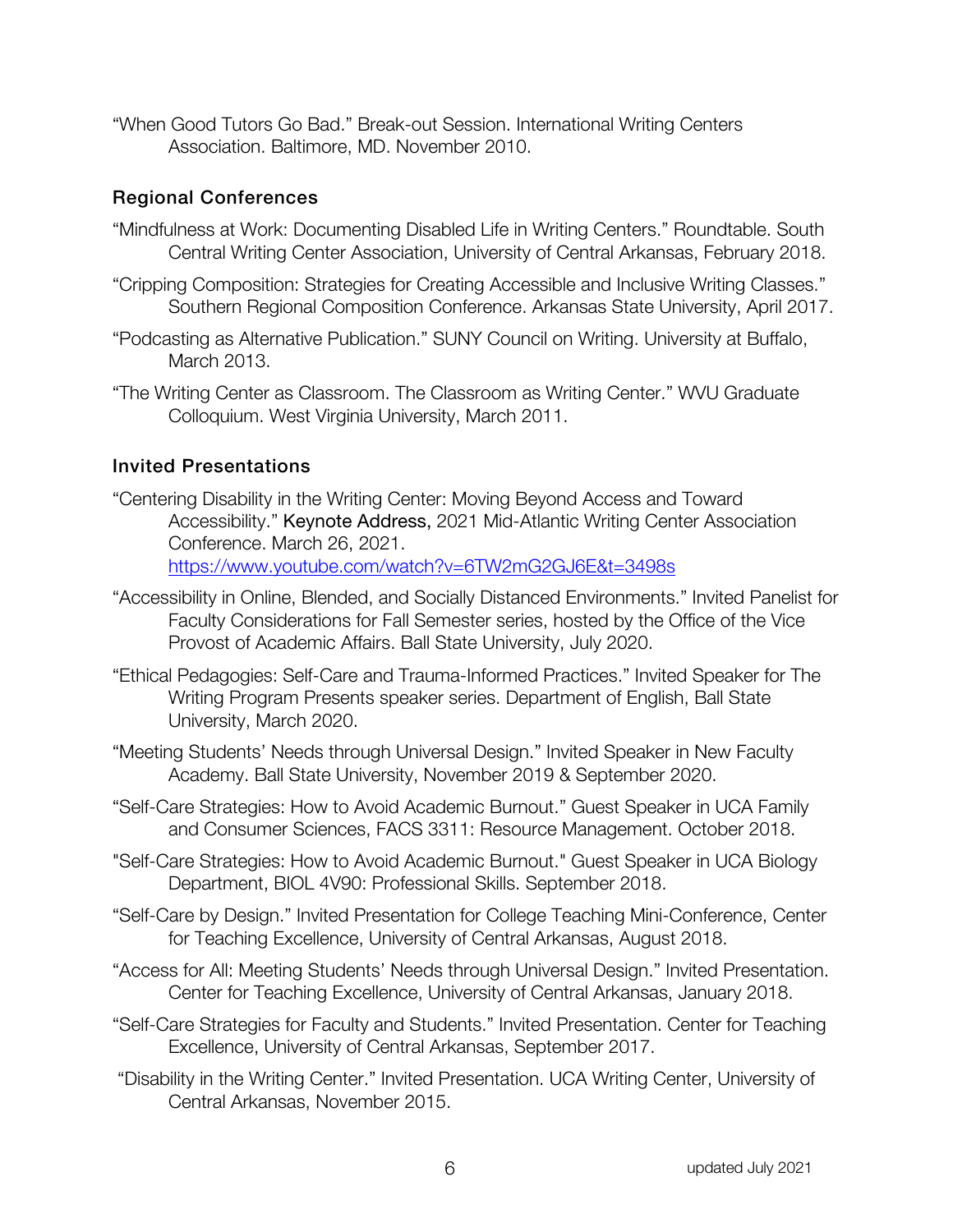#### **Workshops**

- "Universal Design in the Classroom." Workshop Organizer & Co-Facilitator. School of Communication Diversity Workshop, University of Central Arkansas, May 2018.
- "Are We Meeting Students' Needs? Making Our Classes Accessible." Workshop Leader. Syracuse University Writing Program, September 2014.
- "Hacking Your Class: Accessibility, Technology, & Genre." Curriculum Workshop Co-Facilitator. Syracuse University Writing Program, June 2014.
- "Breaking Down Barriers and Enabling Access: (Dis)ability in Writing Classrooms and Programs." Workshop Organizer & Facilitator. CCCC. Indianapolis, IN. March 2014.
- "Public Narrative and Writing Centers: Stories of Self, of Us, of Now." Workshop Facilitator. International Writing Center Collaborative at CCCC. St. Louis, MO. March 2012.

### **SERVICE**

#### Discipline Service

| $2017 - 20$ | Stage I Reviewer, CCCC proposals                                                                                                                                       |
|-------------|------------------------------------------------------------------------------------------------------------------------------------------------------------------------|
| 2020        | Manuscript Reviewer, Canadian Journal of Disability Studies                                                                                                            |
| 2019        | Manuscript Reviewer, Equipping Technical Communicators for Social<br>Justice Work: Theories, Methods, and Topics                                                       |
| 2018        | Manuscript Reviewer, "Reimagining accessibility and disability in<br>technical and professional communication," special issue<br><b>Communication Design Quarterly</b> |
| $2015 - 18$ | Member, Committee on Disability Issues in College Composition                                                                                                          |
| $2015 - 18$ | Editor, PraxisWiki Review Board                                                                                                                                        |
| 2016-17     | Manuscript Reviewer, Composition Forum                                                                                                                                 |
| 2015-17     | CCCC Disability in College Composition Travel Awards Selection<br>Committee. Chair 2015–16, Member 2016–17.                                                            |
| 2015        | Manuscript Reviewer, "Disability as insight, access as the function of<br>design," special issue Journal of Interactive Technology and Pedagogy                        |

#### University & College Service

*University of Central Arkansas*

| 2018-19     | Member, Faculty Senate                                           |
|-------------|------------------------------------------------------------------|
| 2018-19     | Member, Faculty Affairs Committee                                |
| $2017 - 19$ | Member, College of Fine Arts & Communication Diversity Committee |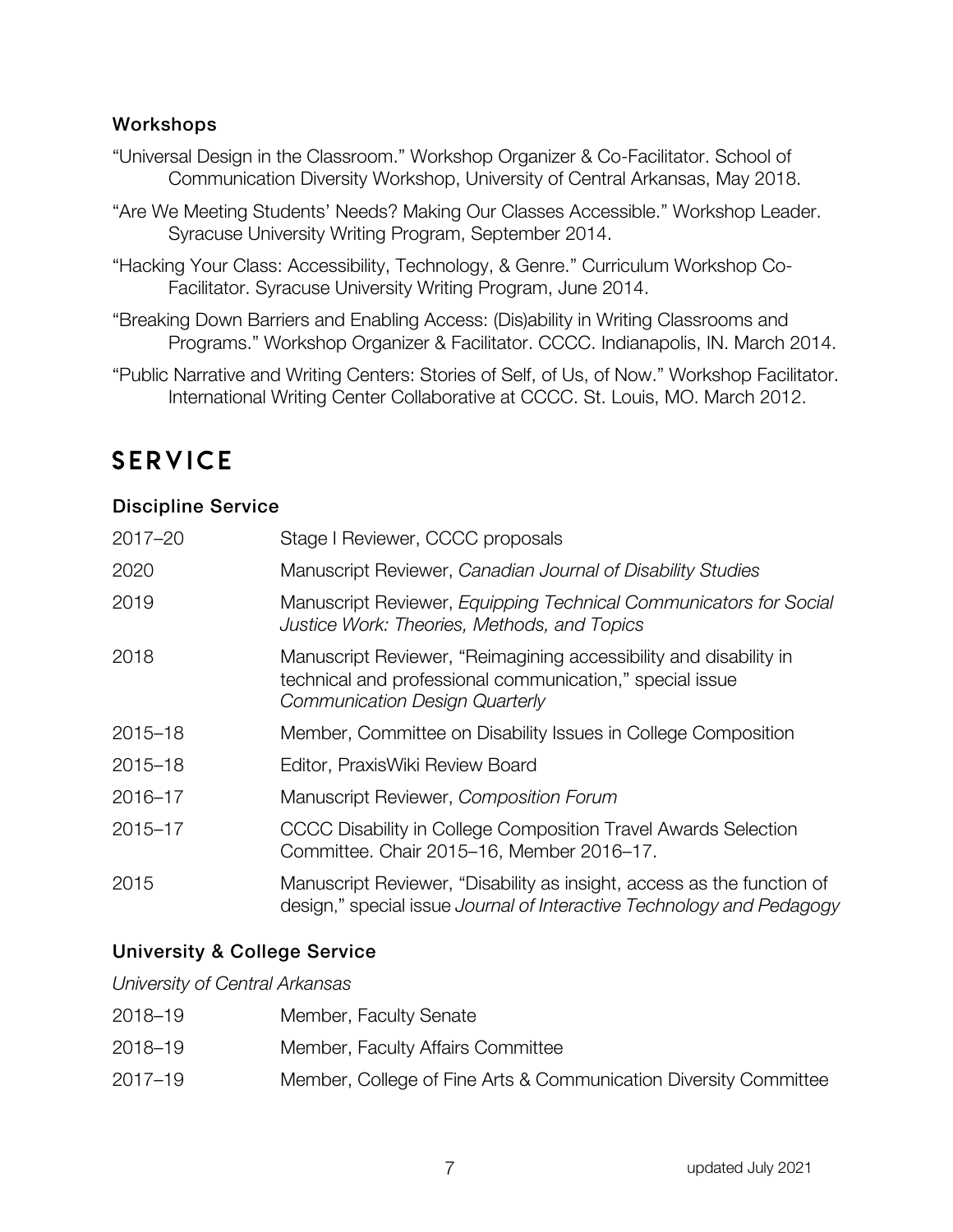| 2017–19 | Member, Web Accessibility Committee |  |
|---------|-------------------------------------|--|
|         |                                     |  |

2016–19 Member, C.D. Wright Women Writers Conference Executive Committee http://www.cdwrightconference.org/

• Chair of Programming Subcommittee

#### Department & Program Service

*Ball State University*

- 2020–21 Member, Antiracist Working Group
- 2020-21 Member, Salary Committee
- 2019–present Member, Rhetoric and Composition Area Committee
	- 2019–20, 2020–21 Graduate Admissions Committee
	- 2020: Led curriculum changes to revise Rhetoric & Writing major to Professional Writing

#### *University of Central Arkansas*

| Chair, Diversity Committee<br>Year 1: Drafted School of Communication Diversity Plan for<br>recruitment and retention, support, and knowledge; organized<br>diversity and inclusion workshop for SOC faculty<br>• Year 2: Conduct diversity audit; develop professional<br>development and online shared resource for faculty                  |  |
|------------------------------------------------------------------------------------------------------------------------------------------------------------------------------------------------------------------------------------------------------------------------------------------------------------------------------------------------|--|
| Member, Writing Major Committee<br>2017: Created promotional materials for Writing Studies track<br>2016: Developed course materials and proposal for adding a<br>First-Year Seminar to the Writing curriculum; served on<br>hiring committee for TT Assistant Prof of Writing<br>2015: Copy-edited and formatted external programmatic review |  |
| Member, Composition Committee                                                                                                                                                                                                                                                                                                                  |  |
|                                                                                                                                                                                                                                                                                                                                                |  |
| Member, Composition & Cultural Rhetoric Graduate Circle. Chair<br>2012-14, Treasurer 2014-15.                                                                                                                                                                                                                                                  |  |
| Member, Curriculum Task Force                                                                                                                                                                                                                                                                                                                  |  |
| Member, Lower Division Committee                                                                                                                                                                                                                                                                                                               |  |
| Member, Search Committee for TT Assistant Prof of Writing                                                                                                                                                                                                                                                                                      |  |
| Member, Writing Center Committee                                                                                                                                                                                                                                                                                                               |  |
|                                                                                                                                                                                                                                                                                                                                                |  |

#### Community Service

| June 2016-18 | Volunteer, Camp Connect. Autism Resource Center of Arkansas, |
|--------------|--------------------------------------------------------------|
|--------------|--------------------------------------------------------------|